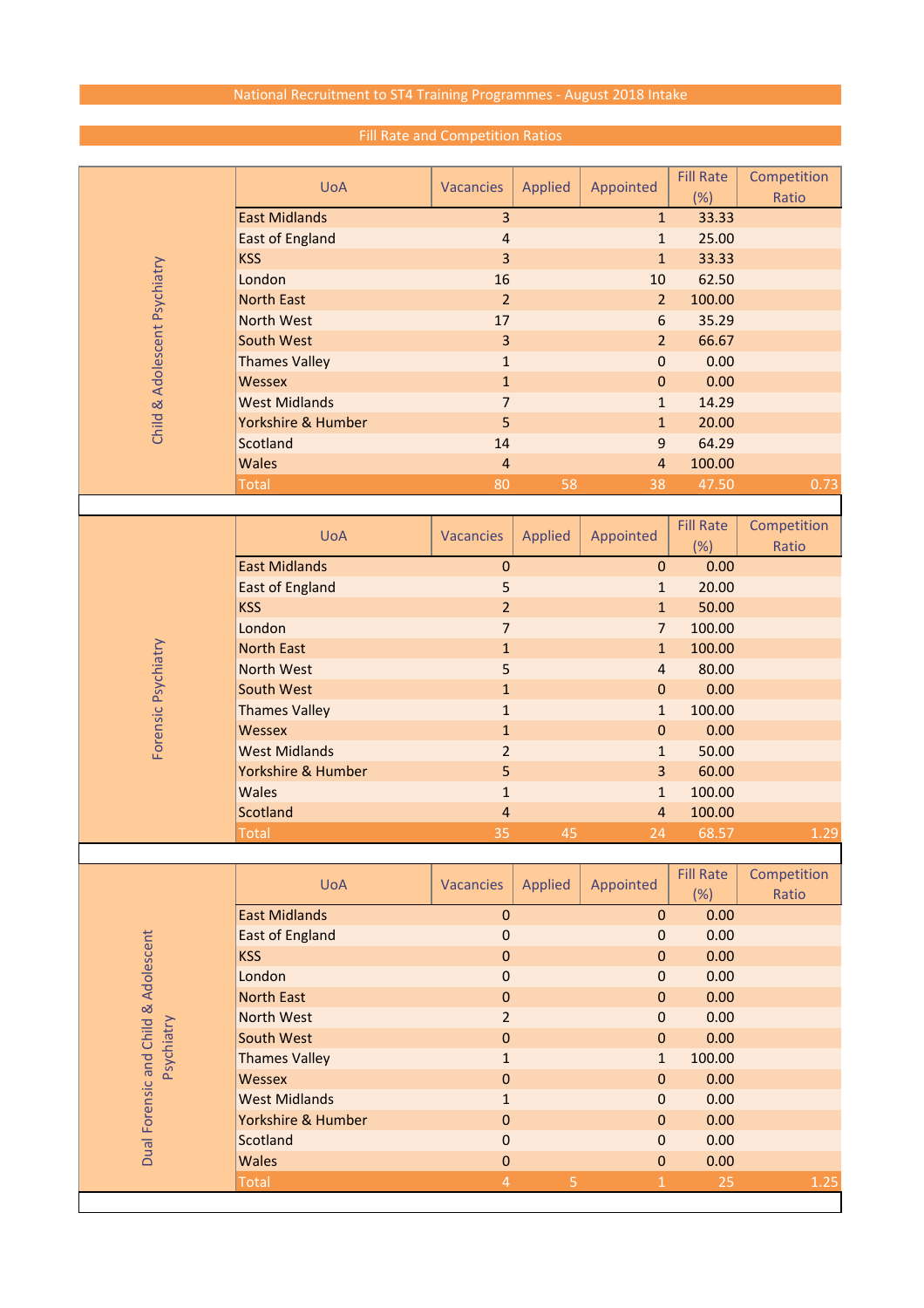| Dual Forensic Psychiatry and Medical<br>Psychotherapy | <b>UoA</b>                   | Vacancies                        | <b>Applied</b> | Appointed      | <b>Fill Rate</b><br>(%) | Competition<br>Ratio |
|-------------------------------------------------------|------------------------------|----------------------------------|----------------|----------------|-------------------------|----------------------|
|                                                       | <b>East Midlands</b>         | $\overline{0}$                   |                | $\mathbf{0}$   | 0.00                    |                      |
|                                                       | <b>East of England</b>       | $\mathbf 0$                      |                | $\pmb{0}$      | 0.00                    |                      |
|                                                       | <b>KSS</b>                   | $\overline{0}$                   |                | $\pmb{0}$      | 0.00                    |                      |
|                                                       | London                       | $\mathbf{1}$                     |                | $\mathbf{1}$   | 100.00                  |                      |
|                                                       | <b>North East</b>            | $\overline{0}$                   |                | $\mathbf 0$    | 0.00                    |                      |
|                                                       | <b>North West</b>            | $\mathbf 0$                      |                | $\pmb{0}$      | 0.00                    |                      |
|                                                       | South West                   | 0                                |                | $\mathbf{0}$   | 0.00                    |                      |
|                                                       | <b>Thames Valley</b>         | $\overline{0}$                   |                | $\mathbf 0$    | 0.00                    |                      |
|                                                       | Wessex                       | $\mathbf 0$                      |                | $\mathbf{0}$   | 0.00                    |                      |
|                                                       | <b>West Midlands</b>         | $\overline{0}$                   |                | $\mathbf 0$    | 0.00                    |                      |
|                                                       | Yorkshire & Humber           | 0                                |                | $\pmb{0}$      | 0.00                    |                      |
|                                                       | Scotland                     | $\overline{0}$                   |                | $\mathbf 0$    | 0.00                    |                      |
|                                                       | Wales                        | $\overline{0}$                   |                | $\mathbf{0}$   | 0.00                    |                      |
|                                                       | <b>Total</b>                 | $\overline{1}$                   | $\overline{3}$ | $\mathbf{1}$   | 100                     | 3.00                 |
|                                                       |                              |                                  |                |                |                         |                      |
|                                                       |                              |                                  |                |                |                         |                      |
|                                                       | <b>UoA</b>                   | Vacancies                        | <b>Applied</b> | Appointed      | <b>Fill Rate</b><br>(%) | Competition<br>Ratio |
|                                                       | <b>East Midlands</b>         | $\mathbf 0$                      |                | $\mathbf{0}$   | 0.00                    |                      |
|                                                       | <b>East of England</b>       | $\overline{0}$                   |                | $\mathbf 0$    | 0.00                    |                      |
|                                                       | <b>KSS</b>                   | 0                                |                | $\pmb{0}$      | 0.00                    |                      |
|                                                       | London                       | $\overline{0}$                   |                | $\mathbf 0$    | 0.00                    |                      |
|                                                       | <b>North East</b>            | $\mathbf 0$                      |                | $\mathbf{0}$   | 0.00                    |                      |
|                                                       | North West                   | $\overline{\mathbf{r}}$          |                | $\mathbf 0$    | 0.00                    |                      |
|                                                       | South West                   | $\mathbf 0$                      |                | $\mathbf 0$    | 0.00                    |                      |
|                                                       | <b>Thames Valley</b>         | $\overline{0}$                   |                | $\mathbf{0}$   | 0.00                    |                      |
|                                                       | Wessex                       | $\mathbf{1}$                     |                | $\mathbf{1}$   | 100.00                  |                      |
|                                                       | <b>West Midlands</b>         | $\overline{2}$                   |                | $\overline{2}$ | 100.00                  |                      |
|                                                       | Yorkshire & Humber           | $\mathbf 0$                      |                | $\mathbf 0$    | 0.00                    |                      |
|                                                       | Scotland                     | 0                                |                | $\mathbf 0$    | 0.00                    |                      |
| Dual General Adult and Forensic Psychiatry            | <b>Wales</b><br><b>Total</b> | $\overline{0}$<br>$\overline{7}$ | $\overline{9}$ | $\pmb{0}$<br>3 | 0.00<br>43              | 1.29                 |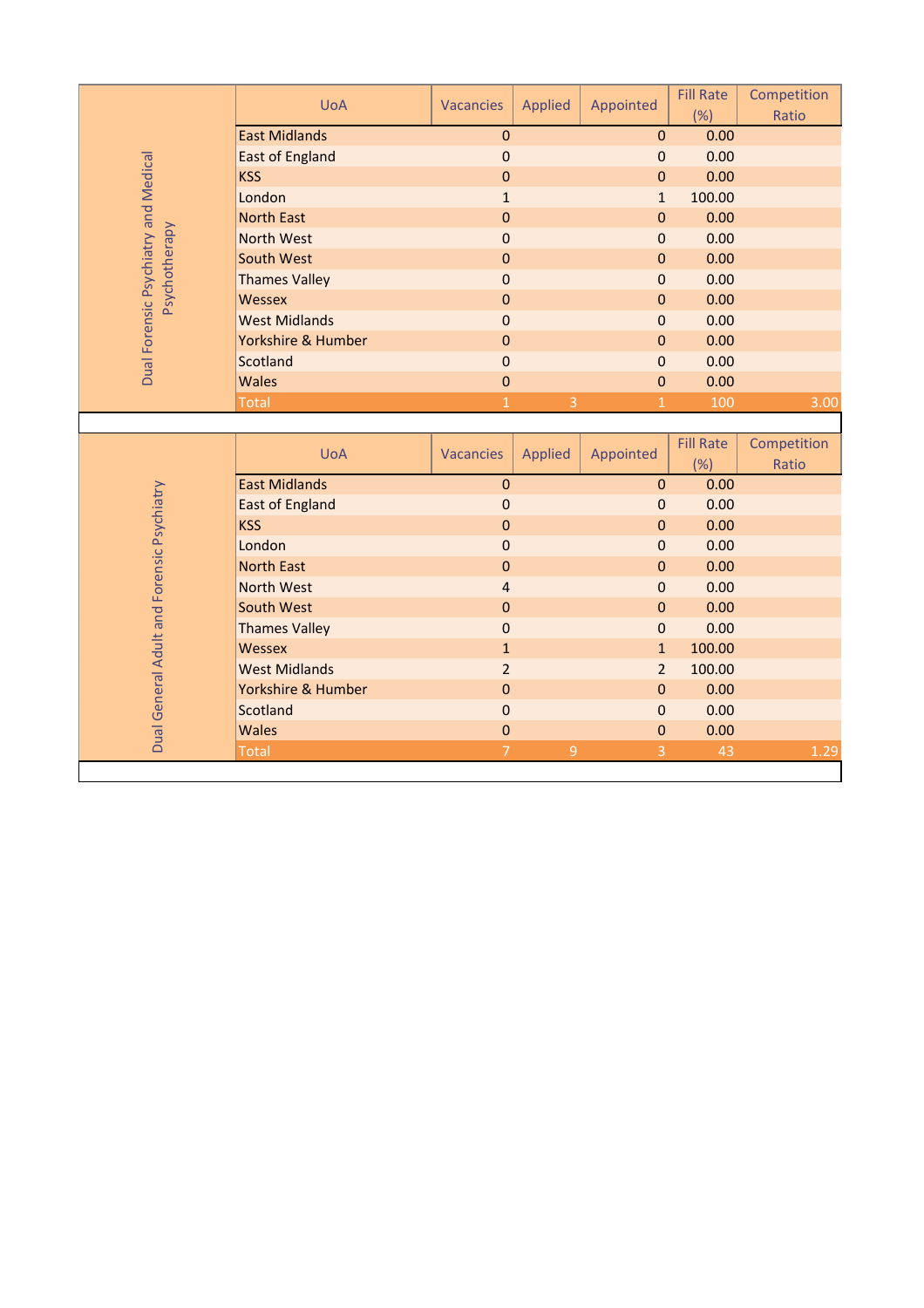|                                           | <b>UoA</b>             | <b>Vacancies</b> | <b>Applied</b> | Appointed      | <b>Fill Rate</b> | Competition |
|-------------------------------------------|------------------------|------------------|----------------|----------------|------------------|-------------|
|                                           | <b>East Midlands</b>   | $\overline{9}$   |                | $\overline{7}$ | (%)<br>0.00      | Ratio       |
| General Adult Psychiatry                  | <b>East of England</b> | 23               |                | 8              | 0.00             |             |
|                                           | <b>KSS</b>             | $6\phantom{1}6$  |                | 5              | 0.00             |             |
|                                           | London                 | 42               |                | 27             | 0.00             |             |
|                                           | <b>North East</b>      | 12               |                | 8              | 0.00             |             |
|                                           | <b>North West</b>      | 25               |                | $6\,$          | 24.00            |             |
|                                           | South West             | 3                |                | 3              | 0.00             |             |
|                                           | <b>Thames Valley</b>   | $6\phantom{1}6$  |                | $\overline{4}$ | 0.00             |             |
|                                           | <b>Wessex</b>          | $\boldsymbol{8}$ |                | $\mathbf 0$    | 0.00             |             |
|                                           | <b>West Midlands</b>   | 5                |                | 5              | 100.00           |             |
|                                           | Yorkshire & Humber     | 18               |                | 10             | 0.00             |             |
|                                           | Scotland               | 18               |                | 15             | 0.00             |             |
|                                           | <b>Wales</b>           | $\overline{7}$   |                | $\overline{4}$ | 0.00             |             |
|                                           | <b>Total</b>           | 182              | 175            | 102            | 56               | 0.96        |
|                                           |                        |                  |                |                |                  |             |
|                                           | <b>UoA</b>             | <b>Vacancies</b> | <b>Applied</b> | Appointed      | <b>Fill Rate</b> | Competition |
|                                           |                        |                  |                |                | (%)              | Ratio       |
|                                           | <b>East Midlands</b>   | $\mathbf{1}$     |                | $\mathbf{1}$   | 100.00           |             |
|                                           | <b>East of England</b> | $\mathbf{1}$     |                | $\mathbf{1}$   | 100.00           |             |
|                                           | <b>KSS</b>             | $\mathbf{1}$     |                | $\mathbf{1}$   | 100.00           |             |
|                                           | London                 | 3                |                | $\overline{3}$ | 100.00           |             |
|                                           | <b>North East</b>      | $\overline{2}$   |                | $\mathbf{1}$   | 50.00            |             |
|                                           | <b>North West</b>      | $\mathbf 0$      |                | $\mathbf 0$    | 0.00             |             |
| Psychotherapy                             | South West             | $\bf{0}$         |                | $\pmb{0}$      | 0.00             |             |
|                                           | <b>Thames Valley</b>   | $\mathbf{1}$     |                | $\mathbf{1}$   | 100.00           |             |
|                                           | <b>Wessex</b>          | $\pmb{0}$        |                | $\pmb{0}$      | 0.00             |             |
|                                           | <b>West Midlands</b>   | $\mathbf 0$      |                | $\mathbf 0$    | 0.00             |             |
| General Adult Psychiatry and Medical      | Yorkshire & Humber     | $\mathbf 0$      |                | $\mathbf 0$    | 0.00             |             |
|                                           | Scotland               | $\mathbf 0$      |                | 0              | 0.00             |             |
| Dual                                      | <b>Wales</b>           | $\pmb{0}$        |                | $\pmb{0}$      | 0.00             |             |
|                                           | <b>Total</b>           | $\overline{9}$   | 23             | 8              | 89               | 2.56        |
|                                           | <b>UoA</b>             | <b>Vacancies</b> | <b>Applied</b> | Appointed      | <b>Fill Rate</b> | Competition |
|                                           |                        |                  |                | (%)            | Ratio            |             |
|                                           | <b>East Midlands</b>   | $\pmb{0}$        |                | $\mathbf{0}$   | 0.00             |             |
|                                           | <b>East of England</b> | 12               |                | $\overline{2}$ | 0.00             |             |
|                                           | <b>KSS</b>             | $\overline{3}$   |                | $\mathbf{1}$   | 33.33            |             |
|                                           | London                 | 18               |                | $\mathsf 9$    | 50.00            |             |
|                                           | <b>North East</b>      | $\overline{2}$   |                | $\mathbf{1}$   | 50.00            |             |
|                                           | <b>North West</b>      | $\overline{a}$   |                | $\overline{2}$ | 0.00             |             |
|                                           | <b>South West</b>      | $\mathbf 1$      |                | $\mathbf{1}$   | 0.00             |             |
|                                           | <b>Thames Valley</b>   | $\mathbf{1}$     |                | $\mathbf{1}$   | 0.00             |             |
|                                           | Wessex                 | $\pmb{0}$        |                | $\mathbf 0$    | 0.00             |             |
|                                           | <b>West Midlands</b>   | $\mathbf{1}$     |                | $\mathbf{1}$   | 100.00           |             |
|                                           | Yorkshire & Humber     | $\overline{2}$   |                | $\overline{2}$ | 100.00           |             |
|                                           | <b>Scotland</b>        | $\mathbf 1$      |                | $\mathbf 0$    | 0.00             |             |
| Dual General Adult and Old Age Psychiatry | <b>Wales</b>           | $\mathbf{1}$     |                | $\mathbf 0$    | 0.00             |             |
|                                           | <b>Total</b>           | 46               | 25             | 20             | 43               | 0.43        |
|                                           |                        |                  |                |                |                  |             |